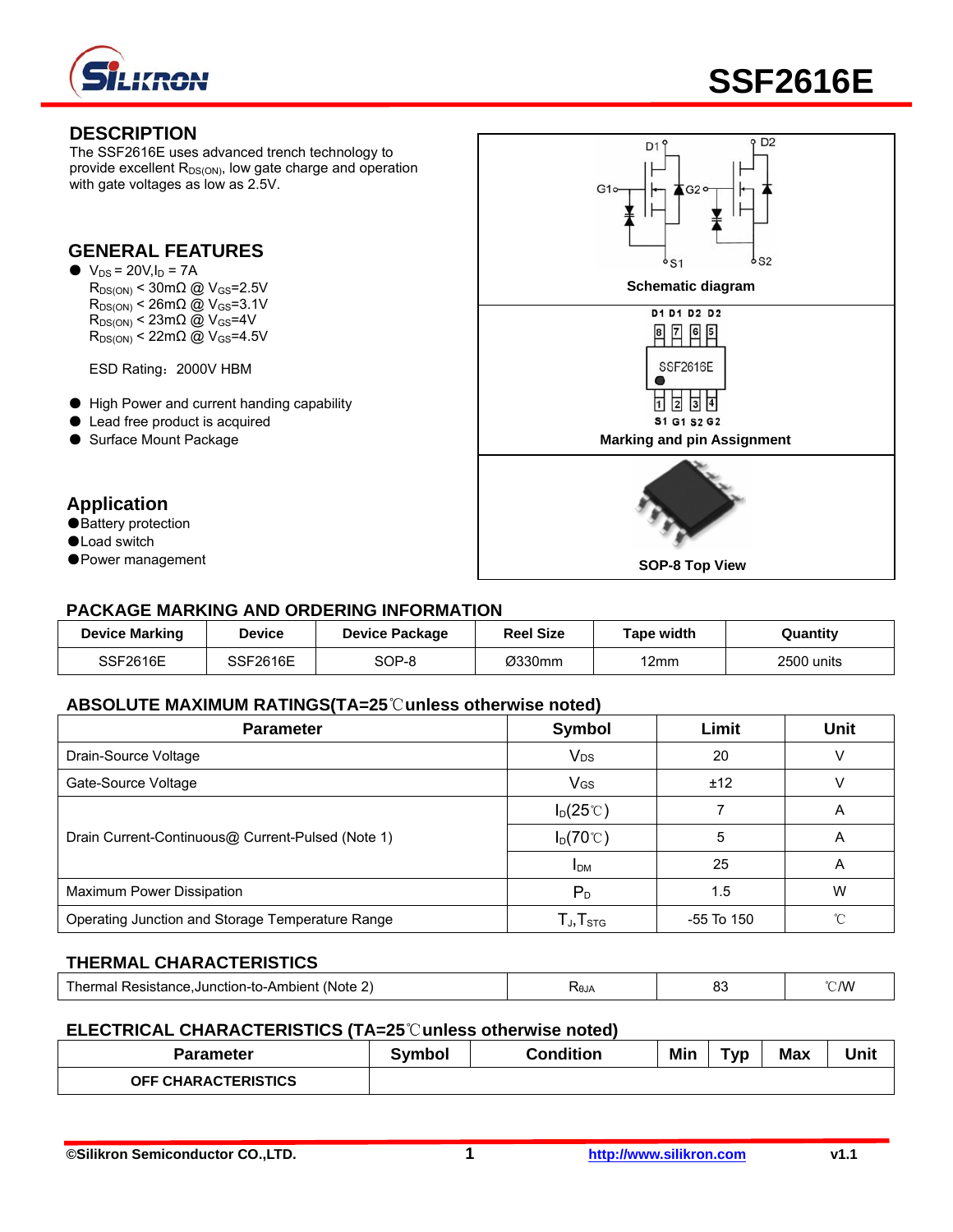

# **EXPLORED EXPLORED SSF2616E**

| Drain-Source Breakdown Voltage            | BV <sub>DSS</sub>            | $V_{GS}$ =0V I <sub>D</sub> =250µA                   | 20  |      |      | $\vee$    |
|-------------------------------------------|------------------------------|------------------------------------------------------|-----|------|------|-----------|
| Zero Gate Voltage Drain Current           | $I_{DSS}$                    | $V_{DS}$ =20V, $V_{GS}$ =0V                          |     |      | 1    | μA        |
| Gate-Body Leakage Current                 |                              | $V_{GS} = \pm 4.5V$ , $V_{DS} = 0V$                  |     |      | ±200 | nA        |
|                                           | l <sub>GSS</sub>             | $V_{GS}$ =±10V, $V_{DS}$ =0V                         |     |      | ±10  | uA        |
| <b>ON CHARACTERISTICS (Note 3)</b>        |                              |                                                      |     |      |      |           |
| Gate Threshold Voltage                    | $V_{GS(th)}$                 | $V_{DS} = V_{GS}I_D = 250 \mu A$                     | 0.6 | 0.75 | 1.2  | $\vee$    |
|                                           |                              | $V_{GS} = 4.5V$ , $I_D = 6.5A$                       |     | 16.5 | 22   | $m\Omega$ |
| Drain-Source On-State Resistance          |                              | $V_{GS}$ =4V, $I_D$ =6A                              |     | 17   | 23   | $m\Omega$ |
|                                           | $R_{DS(ON)}$                 | $V_{GS} = 3.1 V$ , $I_D = 5.5 A$                     |     | 19   | 26   | $m\Omega$ |
|                                           |                              | $V_{GS} = 2.5V$ , $I_D = 5.5A$                       |     | 22   | 30   | $m\Omega$ |
| Forward Transconductance                  | $g_{FS}$                     | $V_{DS} = 10V, I_D = 6.5A$                           |     | 6.6  |      | S         |
| <b>DYNAMIC CHARACTERISTICS (Note4)</b>    |                              |                                                      |     |      |      |           |
| Input Capacitance                         | $C_{\text{lss}}$             |                                                      |     | 600  |      | <b>PF</b> |
| <b>Output Capacitance</b>                 | $C_{\hbox{\scriptsize oss}}$ | $V_{DS} = 8V$ , $V_{GS} = 0V$ ,<br>$F = 1.0 MHz$     |     | 330  |      | PF        |
| Reverse Transfer Capacitance              | C <sub>rss</sub>             |                                                      |     | 140  |      | PF        |
| <b>SWITCHING CHARACTERISTICS (Note 4)</b> |                              |                                                      |     |      |      |           |
| Turn-on Delay Time                        | $t_{d(on)}$                  |                                                      |     | 10   | 20   | nS        |
| Turn-on Rise Time                         | $t_{r}$                      | $V_{DD} = 10V, I_D = 1A$                             |     | 11   | 25   | nS        |
| Turn-Off Delay Time                       | $t_{d(\mathrm{off})}$        | $V_{GS} = 4.5V$ , R <sub>GEN</sub> =60               |     | 35   | 70   | nS        |
| <b>Turn-Off Fall Time</b>                 | $t_f$                        |                                                      |     | 30   | 60   | nS        |
| <b>Total Gate Charge</b>                  | $\mathsf{Q}_{\texttt{g}}$    |                                                      |     | 10   | 15   | nC        |
| Gate-Source Charge                        | $Q_{qs}$                     | $V_{DS} = 10V, I_D = 7A,$<br>$V$ <sub>GS</sub> =4.5V |     | 2.3  |      | nC        |
| Gate-Drain Charge                         | $Q_{gd}$                     |                                                      |     | 3    |      | nC        |
| <b>DRAIN-SOURCE DIODE CHARACTERISTICS</b> |                              |                                                      |     |      |      |           |
| Diode Forward Voltage (Note 3)            | $V_{SD}$                     | $V_{GS}$ =0V, $I_S$ =1.5A                            |     | 0.84 | 1.2  | $\vee$    |

## **NOTES:**

**1.** Repetitive Rating: Pulse width limited by maximum junction temperature.<br>**2.** Surface Mounted on 1in<sup>2</sup> FR4 Board, t ≤ 10 sec.

**3.** Pulse Test: Pulse Width ≤ 300μs, Duty Cycle ≤ 2%.

**4.** Guaranteed by design, not subject to production testing.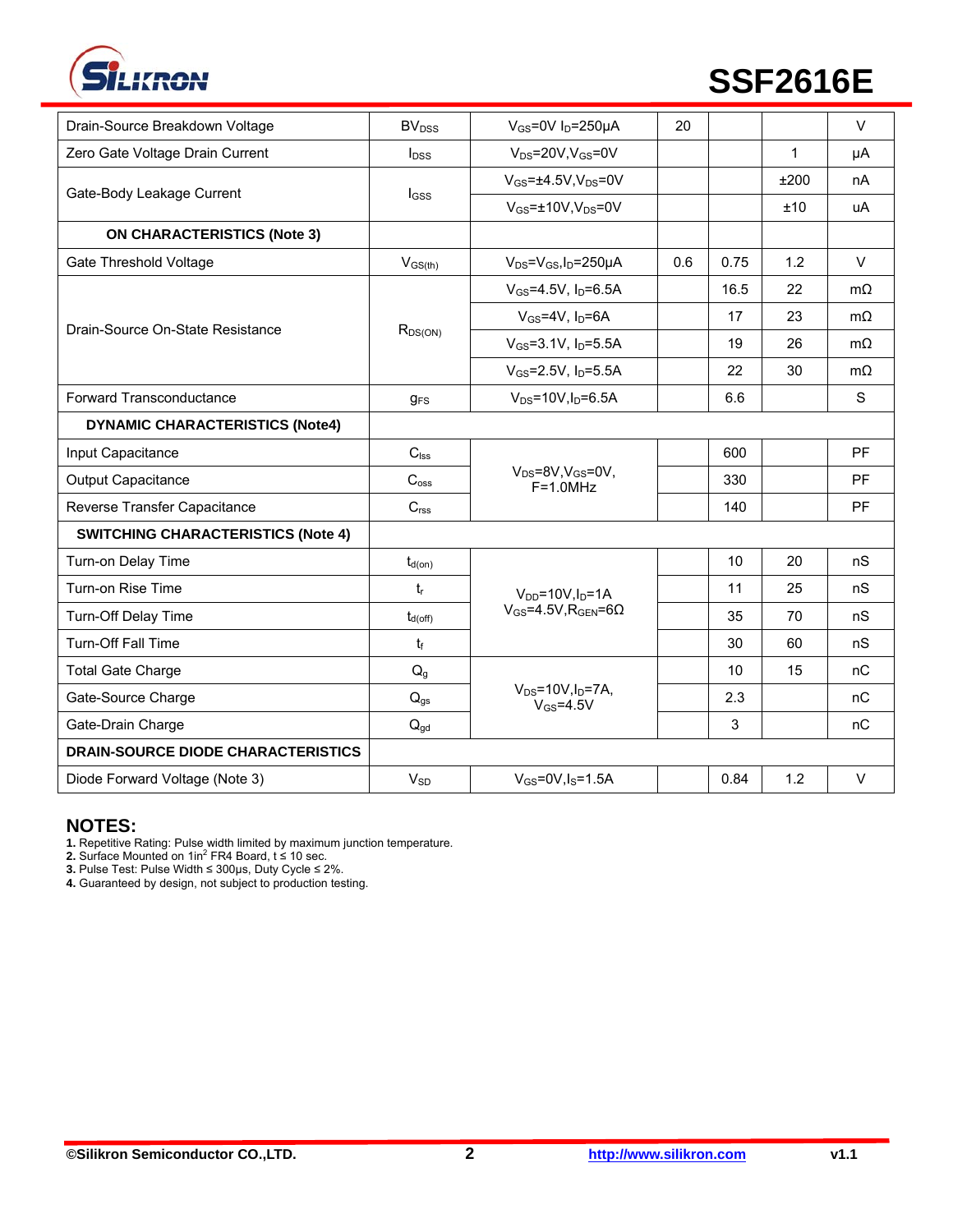

# **TYPICAL ELECTRICAL AND THERMAL CHARACTERISTICS**

Vdd Rl Vin Vout D Rgen G 工 S

**Figure 1:Switching Test Circuit** 



**Figure 3 Power Dissipation** 





**Figure 2:Switching Waveforms** 



**Figure 4 Drain Current** 



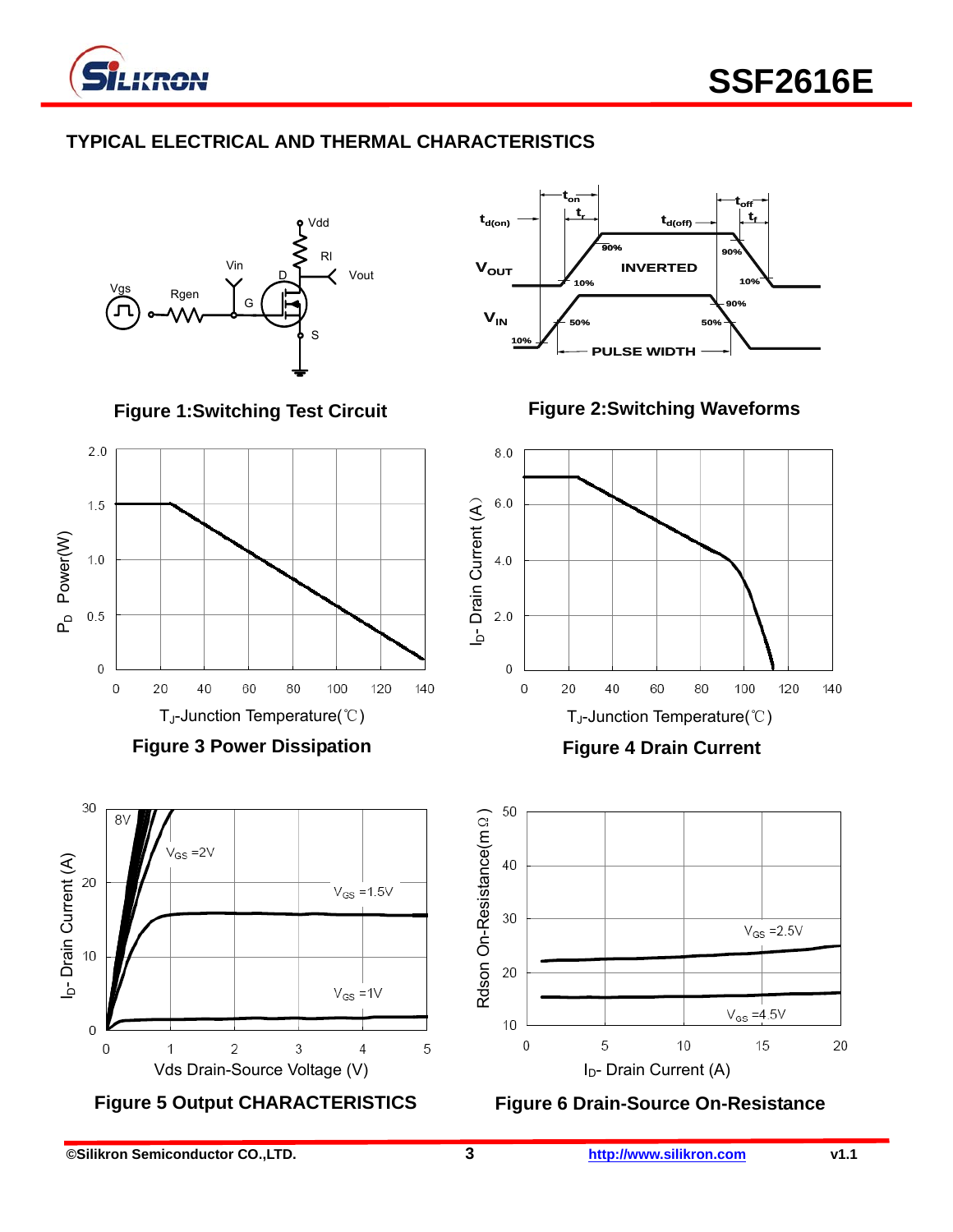

# **SSF2616E**





**Figure 9 Rdson vs Vgs** 





Figure 7 Transfer Characteristics **Figure 8 Drain-Source On-Resistance** 



## **Figure 10 Capacitance vs Vds**

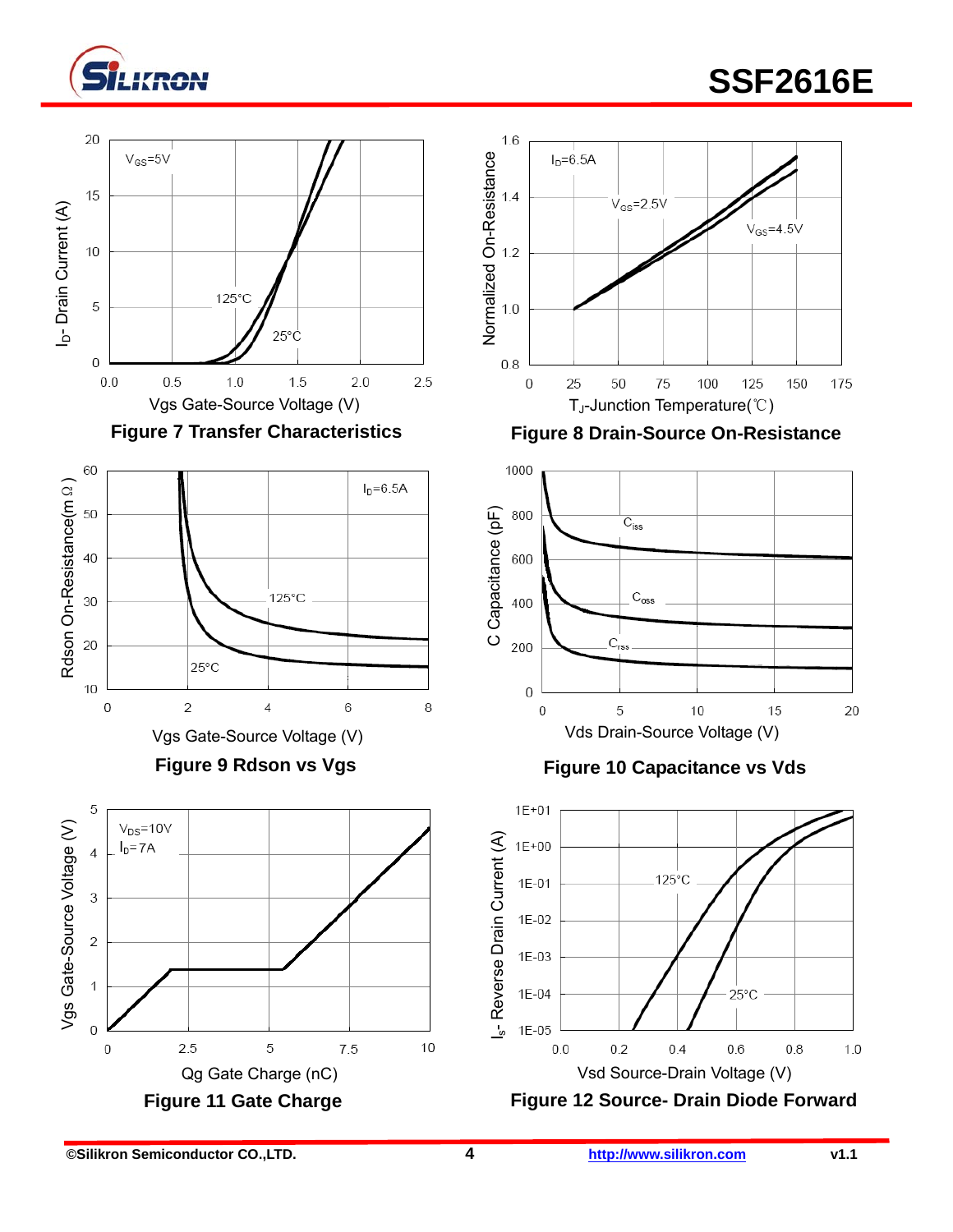



**Figure 13 Safe Operation Area** 



**Figure 14 Normalized Maximum Transient Thermal Impedance**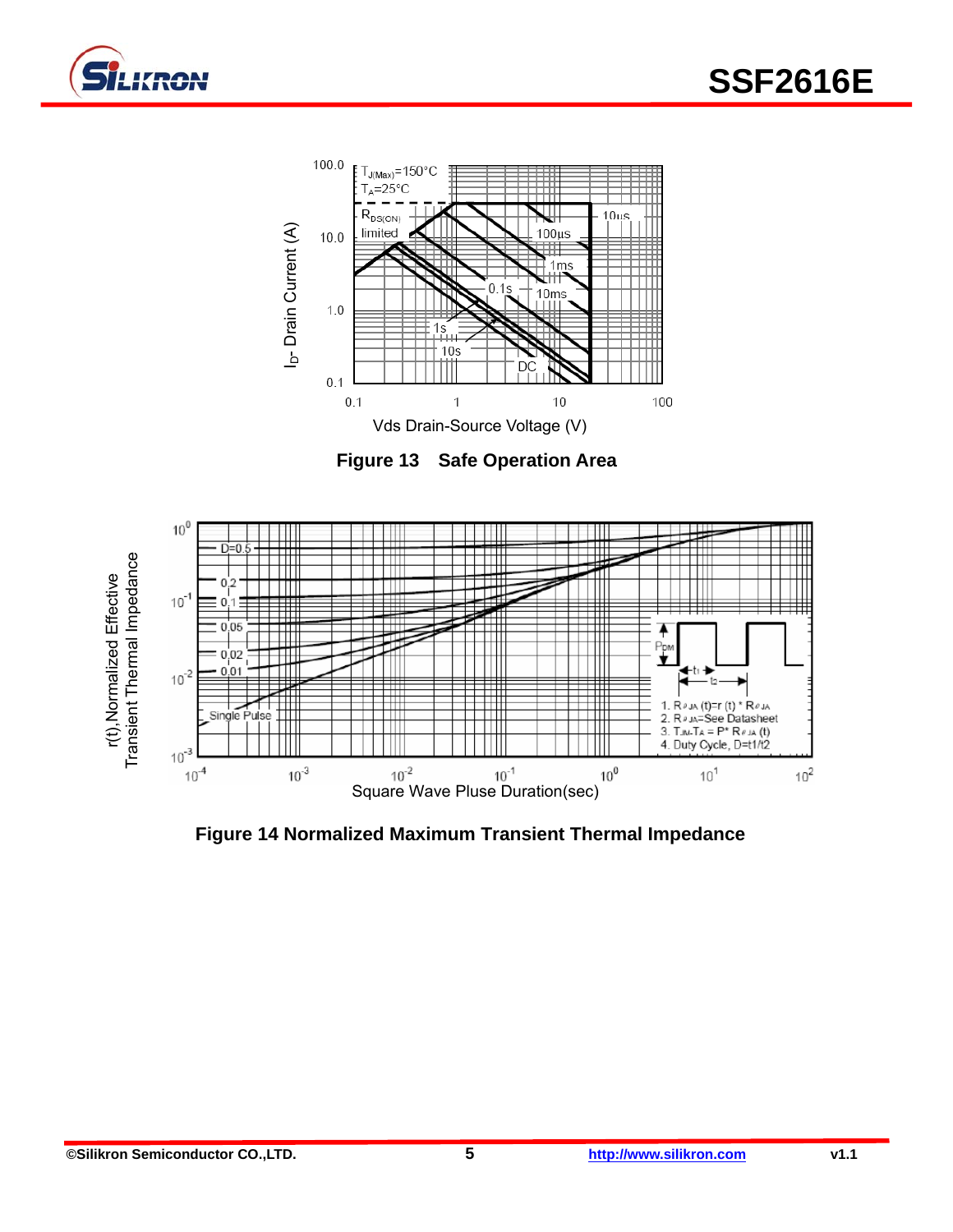

# **SOP-8 PACKAGE INFORMATION**







#### RECOMMENDED LAND PATTERN



| Dimensions in millimeters |             |      |           |  |  |  |
|---------------------------|-------------|------|-----------|--|--|--|
| Symbols                   | Min.        | Nom. | Max.      |  |  |  |
| А                         | 1.35        | 1.65 | 1.75      |  |  |  |
| A1                        | 0.10        |      | 0.25      |  |  |  |
| А2                        | 1.25        | 1.50 | 1.65      |  |  |  |
| b                         | 0.31        |      | 0.51      |  |  |  |
| C                         | 0.17        |      | 0.25      |  |  |  |
| D                         | 4.80        | 4.90 | 5.00      |  |  |  |
| E1                        | 3.80        | 3.90 | 4.00      |  |  |  |
| е                         | 1.27 BSC    |      |           |  |  |  |
| E                         | 5.80        | 6.00 | 6.20      |  |  |  |
| h                         | 0.25        |      | 0.50      |  |  |  |
| L                         | 0.40        |      | 1.27      |  |  |  |
| $\theta$                  | $0^{\circ}$ |      | $8^\circ$ |  |  |  |

| Symbols        | Min.      | Nom.  | Max.  |  |
|----------------|-----------|-------|-------|--|
| А              | 0.053     | 0.065 | 0.069 |  |
| A1             | 0.004     |       | 0.010 |  |
| A <sub>2</sub> | 0.049     | 0.059 | 0.065 |  |
| b              | 0.012     |       | 0.020 |  |
| C              | 0.007     |       | 0.010 |  |
| D              | 0.189     | 0.193 | 0.197 |  |
| E1             | 0.150     | 0.154 | 0.157 |  |
| e              | 0.050 BSC |       |       |  |

0.228

0.010

0.016

 $\mathsf{O}^\circ$ 

0.236

 $\overline{\phantom{0}}$ 

 $\overline{\phantom{0}}$ 

 $\overline{\phantom{0}}$ 

0.244

0.020

0.050

 $8^\circ$ 

E

 $\mathsf{h}$ 

L

 $\pmb{\theta}$ 

Dimensions in inches

#### **NOTES**:

1. Dimensions are inclusive of plating

2. Package body sizes exclude mold flash and gate burrs. Mold flash at the non-lead sides should be less than 6 mils.

3. Dimension L is measured in gauge plane.

4. Controlling dimension is millimeter, converted inch dimensions are not necessarily exa